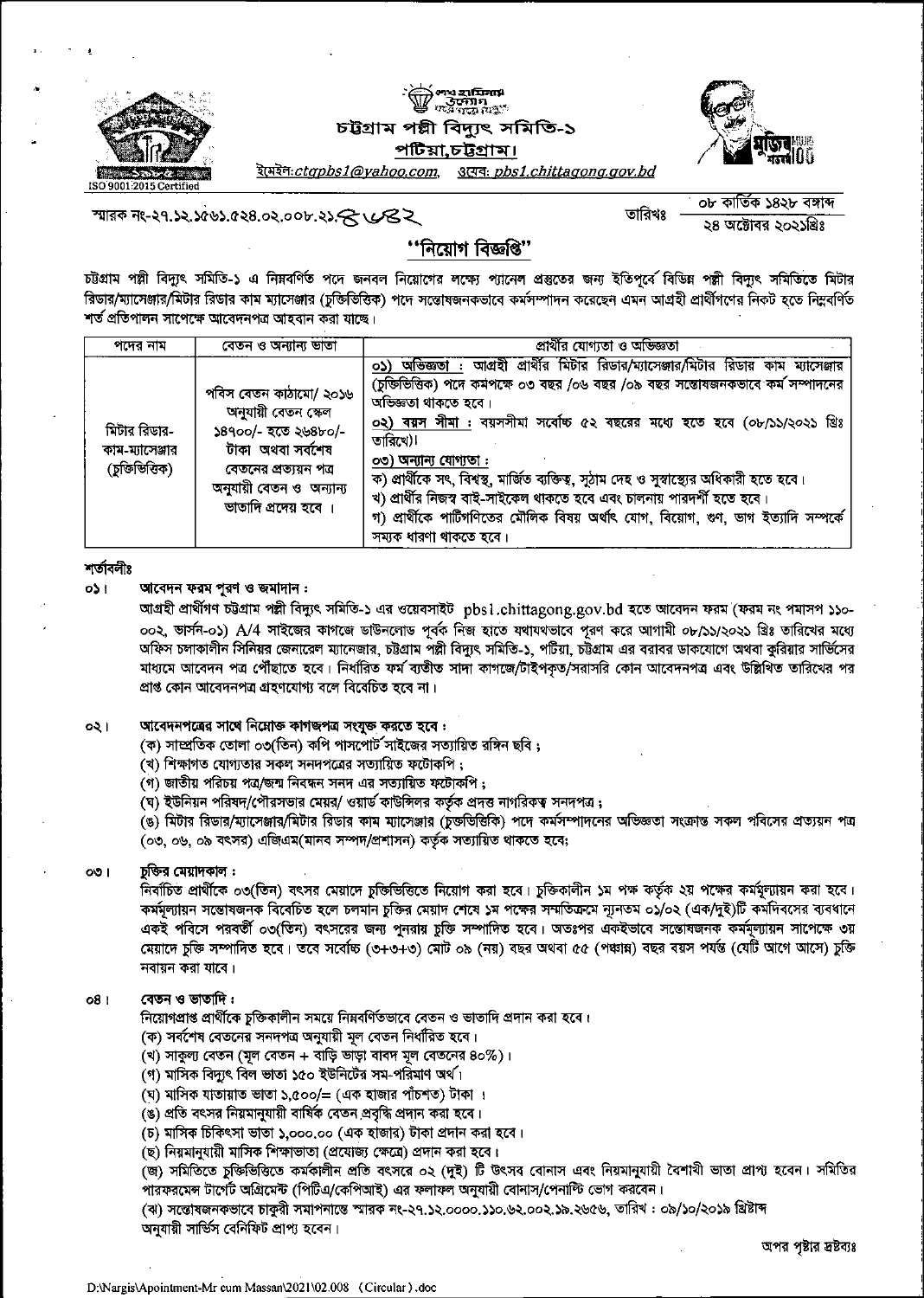অন্যান্য শর্তাবলী: **OCT** 

- প্রাপ্ত আবেদনপত্রসমূহ নিয়োগ কমিটি কর্তৃক বাছাই কার্য সম্পন্নপূর্বক উক্ত পদে জনবল নিয়োগের ক্ষেত্রে চাকুরীকাল (on job service  $(\overline{\Phi})$ length) বিবেচনা করতঃ জ্যেষ্ঠতা নির্ধারণ পূর্বক প্যানেল প্রস্তুত করা হবে। জ্যেষ্ঠতা নির্ধারণের ক্ষেত্রে বাপবিবোর্ডের স্মারক নং-২৭.১২.০০০০.১১০.৫৮.০০১.১৮.৩৬২৫; তারিখ-১২-১১-২০১৮থ্রিঃ এর নির্দেশনা অনুসরণ করা হবে।
- নিয়োগপ্রাপ্ত প্রার্থীকে চট্টগ্রাম পবিস-১ এর অনুকূলে ১০০০০.০০ (দশ হাজার) টাকা নিরাপত্তা জামানত হিসেবে জমা দিতে হবে, যা (খ) সম্ভোষজনক চুক্তির মেয়াদ শেষে নির্ধারিত হারে মুনাফাসহ ফেরত দেয়া হবে।
- অভিজ্ঞতা সনদপত্রে উল্লিখিত প্রতিটি চুক্তিকাল তারিখসহ ছকে উল্লেখপূর্বক বর্ণনা, জন্ম তারিখ, বর্তমান বয়স ইত্যাদি স্পষ্টভাবে (কোন পবিসে  $(9)$ কত তারিখ হতে কত তারিখ পর্যন্ত দায়িত্ব পালন করেছেন/করছেন) উল্লেখ থাকতে হবে।
- চট্টগ্রাম পবিস-১ এর ভৌগোলিক এলাকার (পটিয়া, চন্দনাইশ, সাতকানিয়া, লোহাগাড়া, বীশখালী, আনোয়ারা, কর্ণফুলী ও বোয়ালখালী  $(\nabla)$ উপজেলা) স্থায়ী বাসিন্দা এবং ইতিপূর্বে চটগ্রাম পবিস-১ এ মিটার রিডার/ম্যাসেঞ্জার/মিটার রিডার-কাম-ম্যাসেঞ্জার (চুক্তিভিত্তিক) পদে কর্মরত ছিলেন এমন প্রার্থীদের আবেদন করার প্রয়োজন নেই।
- $($ চট্টগ্রাম পবিস-১ এর এলাকা পরিচালক/ মহিলা পরিচালক এবং এই পবিস-এ কর্মরত কর্মকর্তা/কর্মচারীদের রজের সম্পর্কিত প্রার্থীদের আবেদন করার প্রয়োজন নেই।
- কোন পবিস হতে চলমান চুক্তির মেয়াদ উত্তীর্ণের পূর্বে শৃঙ্খলাজনিত কারণে বা স্বেচ্ছায় অব্যাহতিপ্রাপ্ত/ অপসারিত/ বরখান্ত/ চাকুরীচ্যুত/দেশের  $(\mathfrak{v})$ কোন ফৌজদারী আদালত কর্তৃক দন্ডপ্রাপ্ত হলে তাদের আবেদন করার প্রয়োজন নেই।
- দুই বা তার অধিক সহোদর বিজ্ঞপ্তি অনুযায়ী আবেদন করলেও একজনের বেশি নিয়োগপ্রাপ্ত হবেন না। দুই সহোদর নিয়োগপ্রাপ্ত হলেও  $(\nabla)$ পরবর্তীতে তা প্রমাণিত হলে উভয়ের চুক্তি বাতিল করা হবে।
- চুক্তিভিত্তিতে নিয়োজিত মিটার রিডার-কাম-ম্যাসেঞ্জার এর চাকুরী শুধুমাত্র চুক্তির মেয়াদেই বলবৎ থাকবে যা কোনক্রমেই নিয়মিত হবে না।  $(\nabla)$
- চুক্তিভিত্তিতে নিয়োজিত মিটার রিডার-কাম-ম্যাসেঞ্জারগণ বিদ্যুৎ সংক্রান্ত ব্যবসা, রাজনীতি, অন্য কোন প্রতিষ্ঠানের চাকুরীতে  $(4)$ সার্বক্ষনিক বা খন্ডকালীন নিয়োজিত হতে/থাকতে পারবেন না।
- স্থায়ী ঠিকানা ভুল দিলে অথবা তথ্য গোপন করে কোন প্রার্থী আবেদন করলে/নিয়োগপ্রাপ্ত হলে তার বিরুদ্ধে কোন কারণ দর্শানো (ආ) ব্যতিরেকে তাৎক্ষনিকভাবে নিয়োগ বাতিলসহ চাকুরী থেকে বরখাস্ত করা হবে।
- $(\vec{v})$ বিভিন্ন পল্লী বিদ্যুৎ সমিতিতে চুক্তিভিত্তিতে নিয়োজিত মিটার রিডার কাম-ম্যাসেঞ্জারগণ তাদের চুক্তির মেয়াদ সন্তোষজনকভাবে শেষ না হওয়া পর্যন্ত চট্টগ্রাম পবিসে নিয়োগের জন্য উপযুক্ত হিসেবে গণ্য হবেন না। তবে সর্বশেষ চুক্তির মেয়াদ শেষ হওয়ার পূর্ববর্তী ০১ (এক) মাসের মধ্যে যথাযথ কর্তৃপক্ষের মাধ্যমে অত্র সমিতিতে নিয়োগের জন্য আবেদন করতে পারবেন।
- ইতোপূর্বে কর্মরত পবিসে পুলিশ ভেরিফিকেশন না হয়ে থাকলে চাকুরীতে যোগদানের পর মিটার রিডার কাম-ম্যাসেঞ্জার (চুক্তিত্তিক)গণের  $(\delta)$ পুলিশ ভেরিফিকেশন সম্পাদন করা হবে এবং সন্তোষজনক পুলিশ ভেরিফিকেশন ব্যতীত চুক্তি নবায়ন করা হবে না।পুলিশভেরিফিকেশন সম্ভোষজনক না হলে চুক্তি বাতিল পূৰ্বক অব্যাহতি প্ৰদান করা হবে।
- অসম্পূর্ণ/ভুল আবেদনপত্র বাতিল বলে গণ্য হবে। নিয়োগ সংক্রান্ত যে কোন বিষয়ে পবিস কর্তৃপক্ষের সিদ্ধান্তই চুড়ান্ত বলে গন্য হবে। (ড)

2007.28/70/20 (মোঃ আবু বকর সিদ্দীকী) সিনিয়র জেনারেল ম্যানেজার

## অনুলিপিঃ (সদয় অবগতির জন্য)।

- নির্বাহী পরিচালক, বাপবিবো, ঢাকা।  $\mathcal{L}$
- পরিচালক, পবিস মানব সম্পদ/পবিস মঃ ও ব্যঃ পরিচালন (দঃঅঃ) পরিদণ্ডর, বাপবিবো, ঢাকা।  $\geq 1$
- সিনিয়র সিস্টেম এনালিস্ট, আইসিটি পরিদণ্ডর, বাপবিবো, ঢাকা (বাপবিবোর্ডের ওয়েব সাইটে প্রকাশের অনুরোধ করা হলো)। তা
- একান্ত সচিব, চেয়ারম্যান মহোদয়, বাপবিবো, ঢাকা। 8 I
- জেলা প্রশাসক, চট্টগ্রাম।  $Q$
- পুলিশ সুপার, চট্টগ্রাম। ای
- সিনিয়র জেনারেল ম্যানেজার/জেনারেল ম্যানেজার..............................পবিস-১/২/৩/৪।  $91$

সদয় অবগতি ও বিজ্ঞপ্তিটি বতল প্রচারের উদ্দেশ্যে নোটশ আপনার দপ্তরে বোর্ডে টানানোর প্রয়োজনীয় ব্যবস্থা গ্রহণের অনুরোধ করা হলো।

### বিতরণঃ

ডিজিএম-সদর-কারিগরী /লোহাগাড়া/চন্দনাইশ/বোয়ালখালী/আনোয়ারা/বাঁশখালী/সাতকানিয়া জোনাল অফিস,চট্টগ্রাম পবিস-১।  $\sum_{i=1}^{n}$ 

- এজিএম (ওএন্ডএম)- কর্ণফুলী /ওনাগরী সাব জোনাল অফিস, চট্টগ্রাম পবিস-১।  $\geq 1$
- এজিএম (প্রশাসন)/(অর্থ-হিসাব)/(অর্থ-রাজস্ব)/ (সদস্য সেবা), চট্টপবিস-১।  $\circ$  |
- এজিএম (আইটি), চট্টপবিস-১ (পবিসের ওয়েব সাইটে প্রকাশের ব্যবস্থা নিবেন)!  $8<sub>1</sub>$
- $Q$ নোটিশ বোর্ড।
- অফিস/মাষ্টার কপি। ارہ

(মোঃ আবু বকর সিদ্দীকী) সিনিয়র জেনারেল ম্যানেজার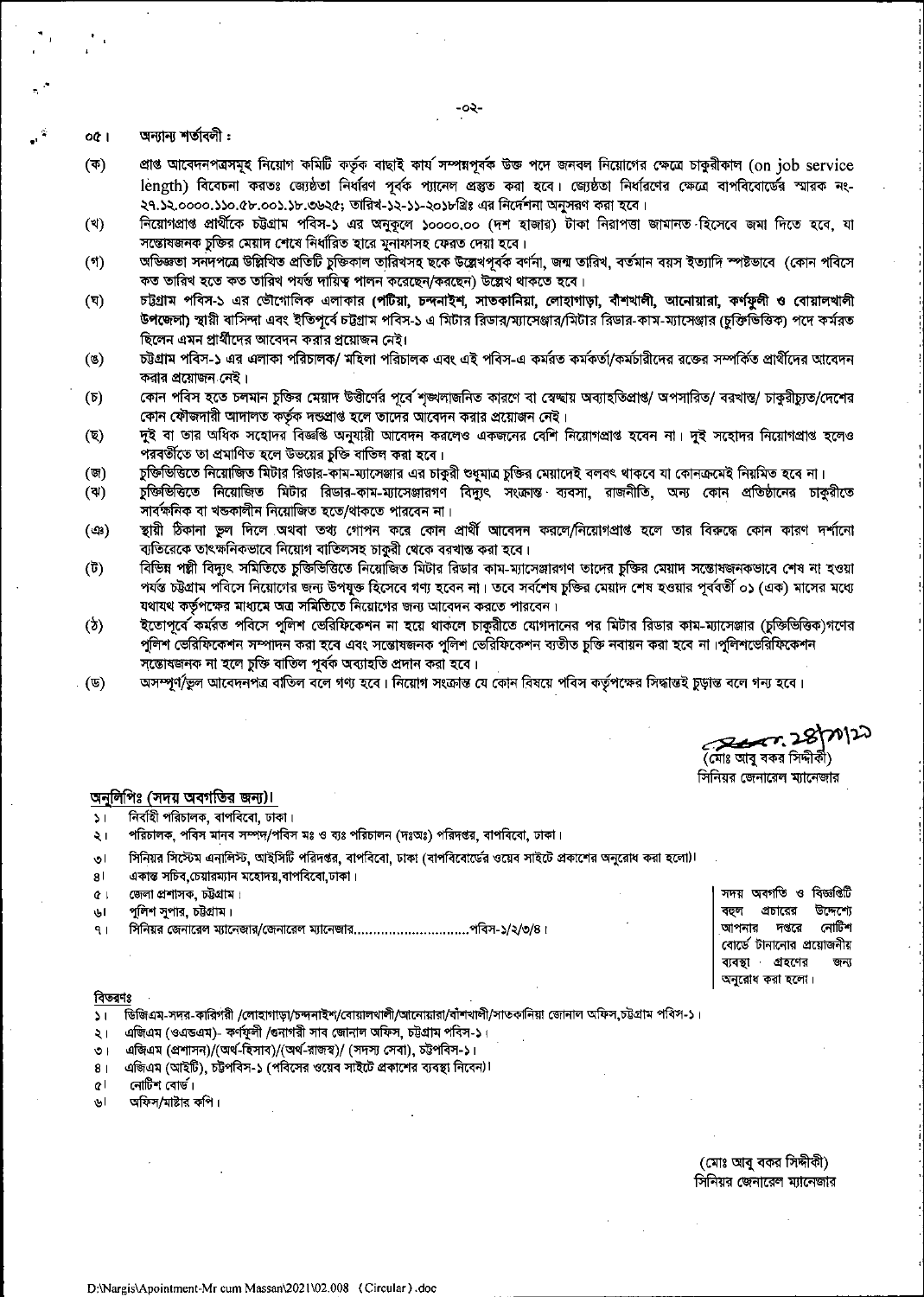ফরম নংঃ পমাসপ ১১০-০০২, ভার্সন-০১, অনুমোদিত তারিখ ঃ ২৭/০৪/২০১৪ খ্রিঃ



- তেওঁ লাখ হায়িনা\$<br>তেওঁ উদ্যোগ<br>তেওঁ লক্ষ্য বিক্ৰী

|                                                                                                     |                           | প্যানেলভূক্তি/নিয়োগ লান্ডের জন্য আবেদন ফরম।<br>(সংশ্লিষ্ট ছান প্রার্থীকে শ্বহস্তে পূরণ করতে হবে।) |                    |                                                                                                                                       |
|-----------------------------------------------------------------------------------------------------|---------------------------|----------------------------------------------------------------------------------------------------|--------------------|---------------------------------------------------------------------------------------------------------------------------------------|
| সিনিয়র জেনারেল ম্যানেজার<br>চউগ্ৰাম পল্নী বিদ্যুৎ সমিতি-১<br>পটিয়া , চউগ্রাম।                     |                           |                                                                                                    |                    | পাসপোর্ট সাইজের এক কপি<br>ছবি এ ঘরে আইকা/ আঠা<br>দিয়ে লাগিয়ে ছবির উপর ১ম<br>শ্রেণীর গেজেটেড কর্মকর্তা<br>দ্বারা সত্যায়িত করতে হবে। |
| ১.নিয়োগ বিজ্ঞপ্তি নং-------                                                                        |                           |                                                                                                    |                    |                                                                                                                                       |
| ২.আবেদনকৃত পদের নাম<br>(বিজ্ঞপ্তিতে যেভাবে উল্লেখ আছে)                                              |                           | ৩.পদের ধরণ-                                                                                        |                    |                                                                                                                                       |
| ৪. বিজ্ঞাপনের সূত্র/পত্রিকার নাম                                                                    |                           |                                                                                                    | ৫. প্রকাশনার তারিখ |                                                                                                                                       |
| ৬. আবেদনকারীর পূর্ণ নাম (বাংলায়)                                                                   | বড় হাতের অক্ষরে ইংরেজীতে |                                                                                                    |                    | ৭. জন্ম তারিখ (পরীক্ষা সনদ/নিবন্ধন অনুযায়ী)                                                                                          |
| ৮. মাতার নাম                                                                                        |                           | ----------/---------/-----------(দিন/মাস/বছর)<br>৯. বয়স (৮/১১/২০২১ খ্রিঃ তারিখে)                  |                    |                                                                                                                                       |
| ১০. পিতার নাম                                                                                       |                           | ১১. ধর্ম                                                                                           |                    |                                                                                                                                       |
| ১২. জাতীয়তা                                                                                        |                           | ১৩. নিজ জেলা                                                                                       |                    |                                                                                                                                       |
| ১৪. টেলিফোন/মুঠোফোন নম্বর                                                                           |                           | ১৫. বৈবাহিক অবন্থা<br>(টিক (√)দিন                                                                  | বিবাহিত            | অবিবাহিত                                                                                                                              |
| ১৬. ছায়ী ঠিকানা ঃ                                                                                  |                           |                                                                                                    |                    |                                                                                                                                       |
| ক গ্ৰাম/সড়ক/বাড়ী                                                                                  | খ. ডাকঘর                  | গ. উপজেলা/থানা                                                                                     |                    | ঘ.জেলা                                                                                                                                |
| ১৭. যে ঠিকানায় প্রার্থী প্রবেশ পত্র / নিয়োগ পত্র (নিয়োগ পাওয়ার ক্ষেত্রে প্রযোজ্য) পেতে ইচ্ছুক ঃ |                           |                                                                                                    |                    |                                                                                                                                       |
| ক. গ্ৰাম/সড়ক/বাড়ী                                                                                 | থ. ডাকঘর                  | গ. উপজেলা/থানা                                                                                     |                    | য.জেলা                                                                                                                                |
|                                                                                                     |                           |                                                                                                    |                    |                                                                                                                                       |